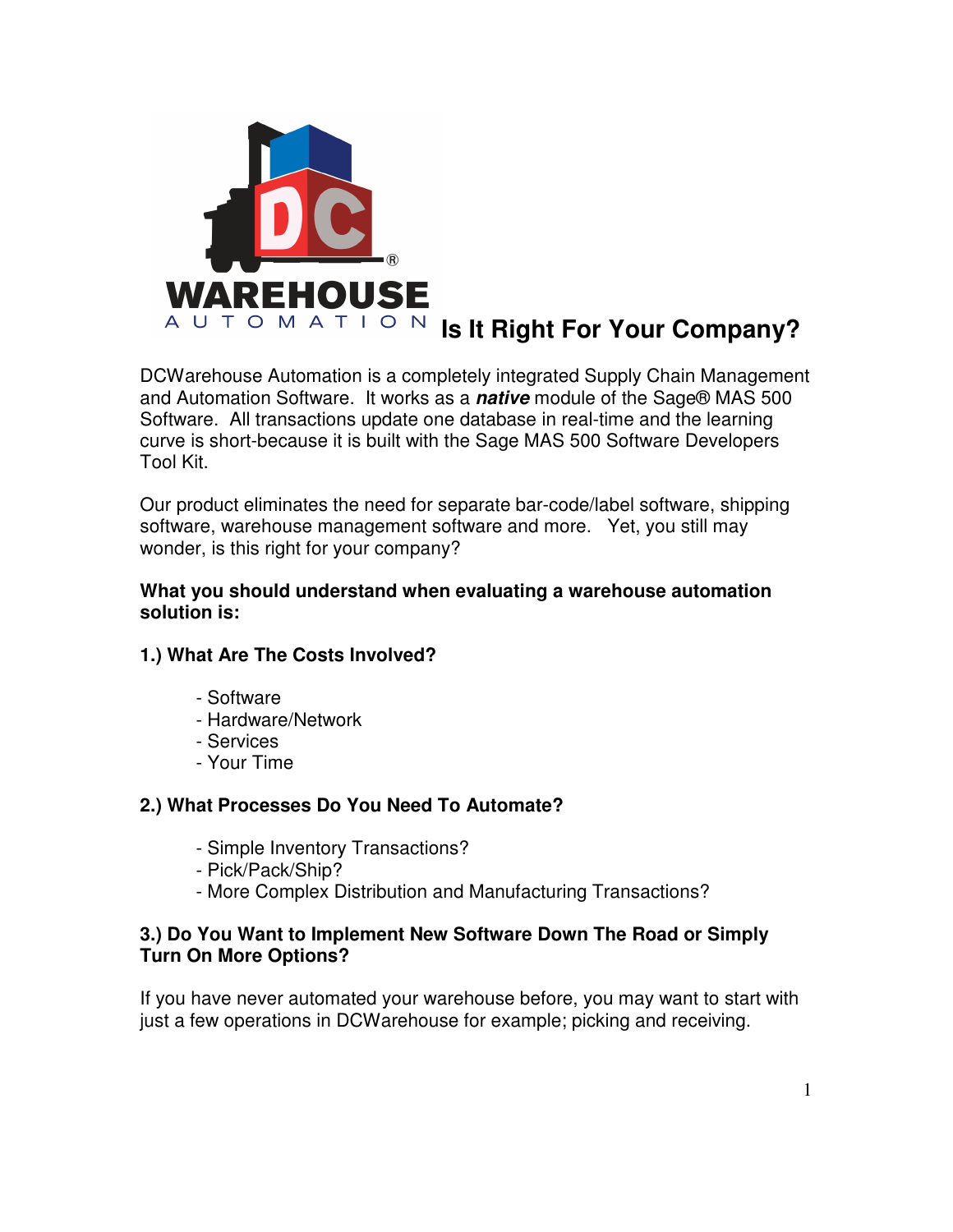If you are using a non-integrated solution and are used to using more features you can simply turn on more features such as cycle counting, bin-replenishment, kitting, cross-docking or stock movement for example.

If you are a manufacturer and distributor you can even turn on more such as automated labor entry, container tracking, material issues or back-flushing.

# **Use What You Need – When You Need It**

DCWarehouse Automation has hundreds of features, but the **beauty** of this solution is **you** can determine what features you do want to use and who within your organization actually needs to use them.